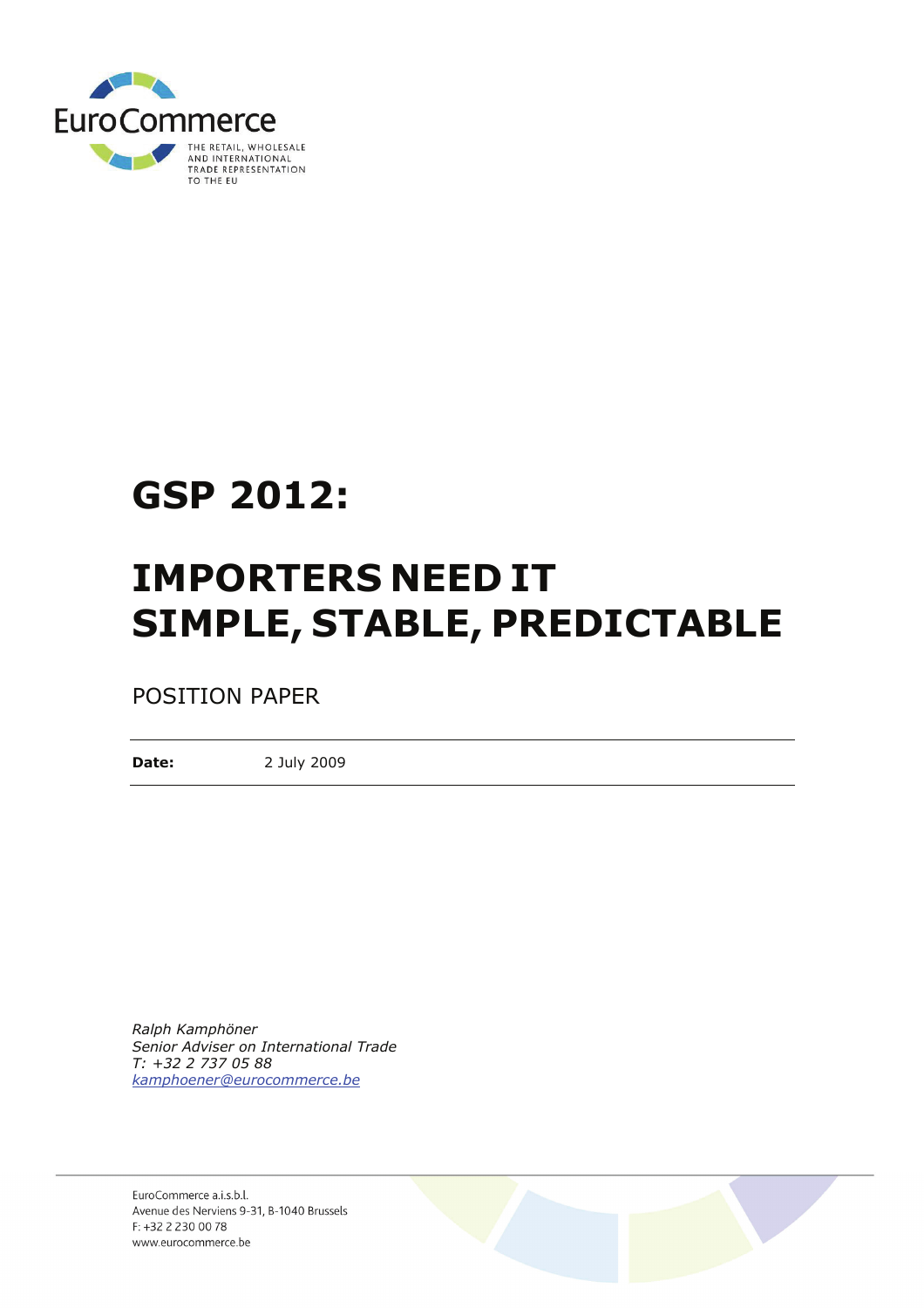# **EXECUTIVE SUMMARY**

The current GSP will be replaced with a successor scheme taking effect on  $1<sup>st</sup>$  January 2012. EuroCommerce wishes to contribute to the preparation of the GSP 2012-2015 at an early stage in order for the Commission to develop an easy-to-apply system that gives importers and retailers the critical mass of predictability, legal certainty and stability they need.

The very companies supposed to feel attracted by the GSP are importers and retailers in the EU. They operate in a highly competitive business environment and will base their planning on the GSP only if the system meets their specific expectations:

### o **Simple rules**

- o **1 year predictability**
- o **Legal certainty**
- o **Significant product coverage**
- o **A GSP Plus that acts as a true incentive**
- o **Proper & early stakeholder consultation**
- o **Preferential rules of origin that work in practice**

In its previous GSP position paper adopted in 2006, EuroCommerce welcomed the improvements offered by the GSP 2005, especially the increased simplification and enhanced predictability (for example: no more annual graduation, GSP specific product classification replaced with HS chapters, a simpler incentive regime (GSP+) instead of the former social, environmental etc. incentive clauses, publication of the GSP more than half a year prior to its entry into force).

The GSP 2009 built on these achievements and further improved the predictability of the system. Importers and retailers were able to plan their sourcing in due time since the Commission published the draft GSP Regulation one year ahead of its entry into force. As the subsequent changes exclusively *enhanced* the preferential offer, traders were spared unnecessary losses and adjustment costs. The publication in the EC Official Journal in August 2008, however, came later than expected.

The GSP 2012 should consolidate and further develop the improvements contained in the current scheme and provide additional meaningful liberalisation for developing country exports. If the aim is to provide incentives to stakeholders to increase trade against the backdrop of preference erosion, the system must be even simpler, easier to apply, more predictable and give traders more legal certainty.

The examples of lead times for individual products listed in the annex to this paper illustrate this need. EuroCommerce encourages the European Commission to take full account of the concerns and needs of the very target group supposed to be attracted by the GSP – importers and retailers in the EU.

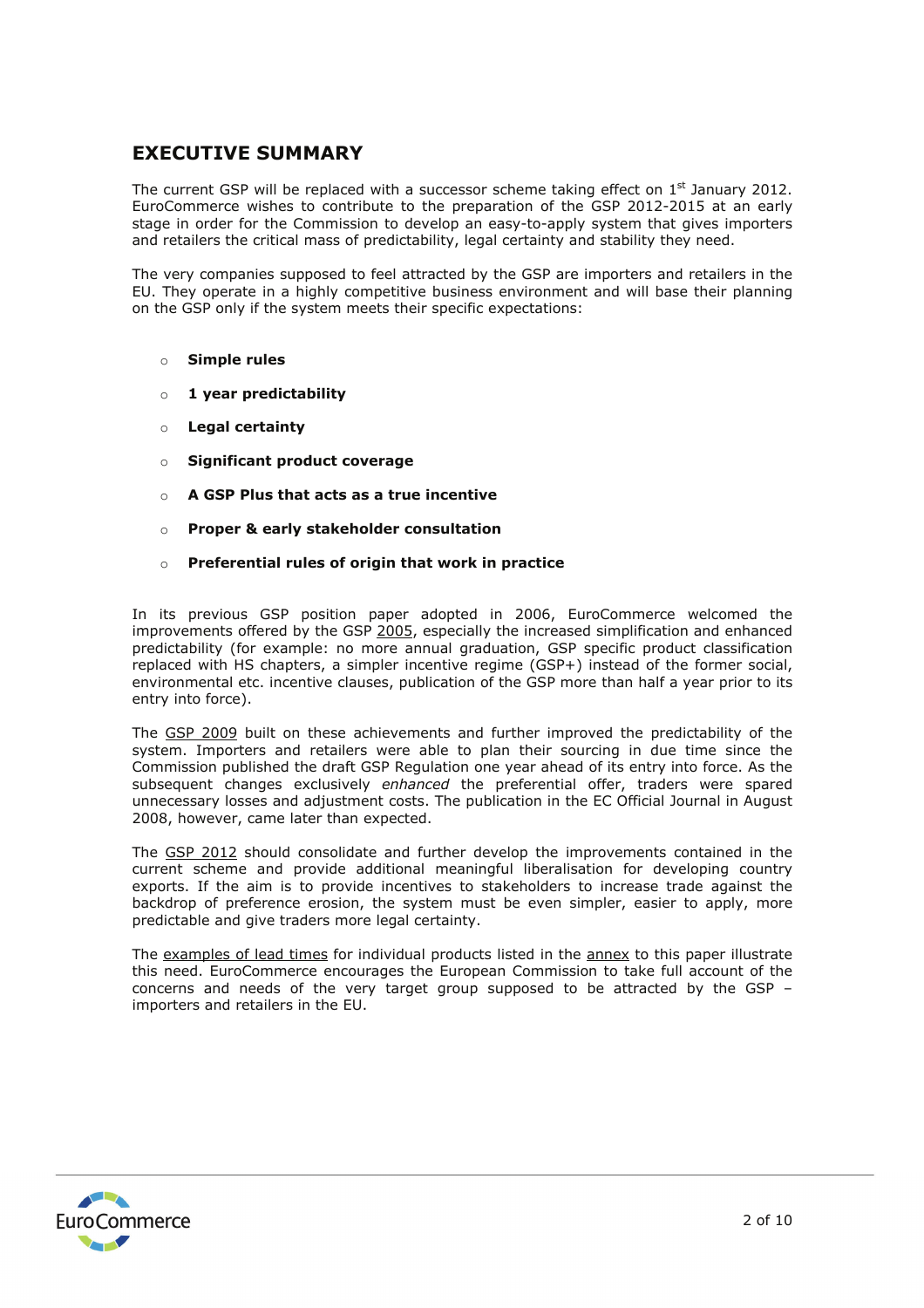# **1. Importers' and Retailers' Needs**

# **1.1. Simple Rules**

- Simple structures & simple application, for importers and developing countries
- Suspension of nuisance duties
	- o Duties should be totally suspended where preferential treatment results in ad valorem duties of 3% or less or in specific duties of EUR 5 or less
- Further simplification of the GSP Plus
- Simple rules are indispensable if the GSP is supposed to encourage use by SMEs

## **1.2. Predictability & Legal Certainty**

- All elements of the new GSP must be known one year in advance, thus giving traders a reliable basis for their calculation.
	- $\circ$  The work on Commission and EU-27 level needs to be structured in a way as to enable the publication of the new GSP in the Official Journal not later than December 2010. To this end, the timing so far proposed by DG Trade (decision and publication in first half 2011) should be reviewed.
	- $\circ$  The same goes for the GSP Plus application round, scheduled for autumn 2011. EuroCommerce understands that the GSP Plus should give an accurate picture of the due implementation of the 27 relevant Conventions; however if the aim is to create an incentive to traders to import consciously from GSP Plus countries, the European Communities need to provide clarity on the country list at a much earlier stage; otherwise the incentive will de facto be meaningless for the first months of 2012 (as illustrated by the lead times listed in the annex to this paper).
- No return to annual graduation
- **Early warning (one year) for any changes** 
	- o An early warning mechanism for GSP users could be operated on the DG Trade website under the umbrella of the Export Helpdesk for Developing Countries.
	- $\circ$  Relevant information should also be provided in the languages of the main beneficiary countries.

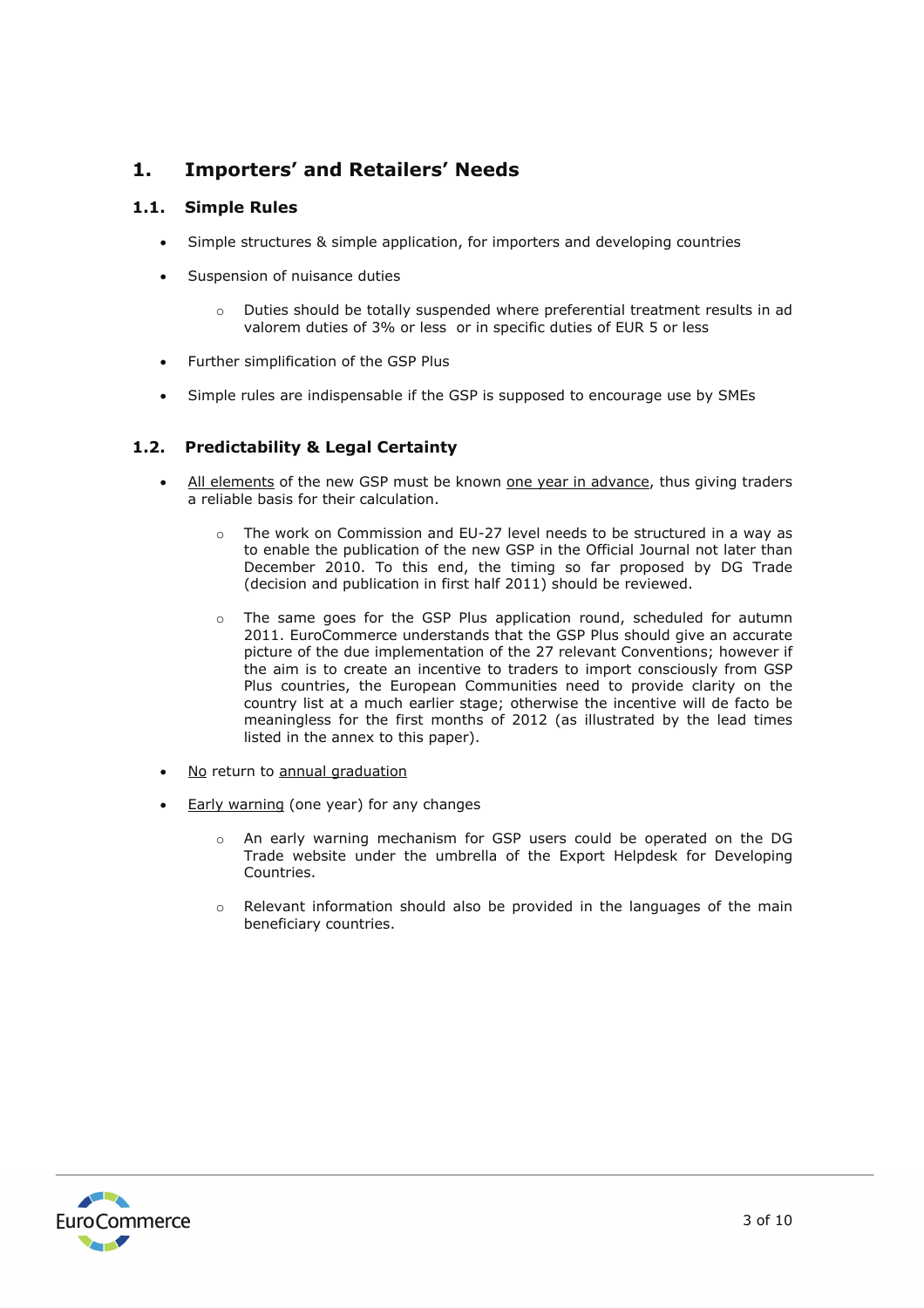# **1.3. Coverage**

- General remarks
	- o With preference erosion progressively undermining the attractiveness of preferential regimes, the GSP 2012 should state a bold incentive to its users by offering sound liberalisation of trade with its beneficiary countries.
- Country coverage
	- $\circ$  Selection criteria need to be based on objective development criteria (e.g. GDP per capita), not on sensitivity (e.g. import threshold)
- Product coverage
	- o No sectoral or product-specific exclusions
	- o There is still considerable scope in eliminating specific duties in the agricultural and processed sector.
	- $\circ$  Textiles and footwear should be integrated into the normal preferential offer.
	- o No more distinction between sensitive and non-sensitive products

## **1.4. GSP Plus**

- According to DG Trade, the GSP Plus gives essentially duty-free access for 6336 products. EuroCommerce encourages the Commission to further enhance this offer.
- The definition of "vulnerable" (article 8 GSP) should be reviewed. In order to qualify, a beneficiary country today needs to account for less than 1% less of the total GSPcovered imports. This percentage should be increased.
- The weak point of the current GSP Plus is the lack of predictability and stability, i.e. of two key prerequisites for the attractiveness of the regime for its users.
	- $\circ$  The current GSP Plus entered into force on 1<sup>st</sup> January 2009. The list of its beneficiary countries was published only on  $12<sup>th</sup>$  December 2008, i.e. 2  $\frac{1}{2}$ weeks before. As a result, many importers and retailers were unable to base their sourcing decisions for 2009 on the GSP Plus. The incentive was lost for the first months of 2009.
	- $\circ$  Unfortunately, rather than reproducing the same problem in 2012, the current timing announced by DG Trade foresees a GSP Plus application round in autumn 2011. Should this timeline be confirmed, it can be predicted that like in 2009 most of the incentive effect of the GSP Plus for the first half of 2012 will be lost.
- The temporary withdrawal of GSP Plus preferences may be justified in individual cases. However, it undermines the predictability of the regime and therefore affects the attractiveness of the GSP as a whole. Hence, EuroCommerce recommends that sufficiently early warning be given to economic operators before temporary withdrawal decisions enter into force.

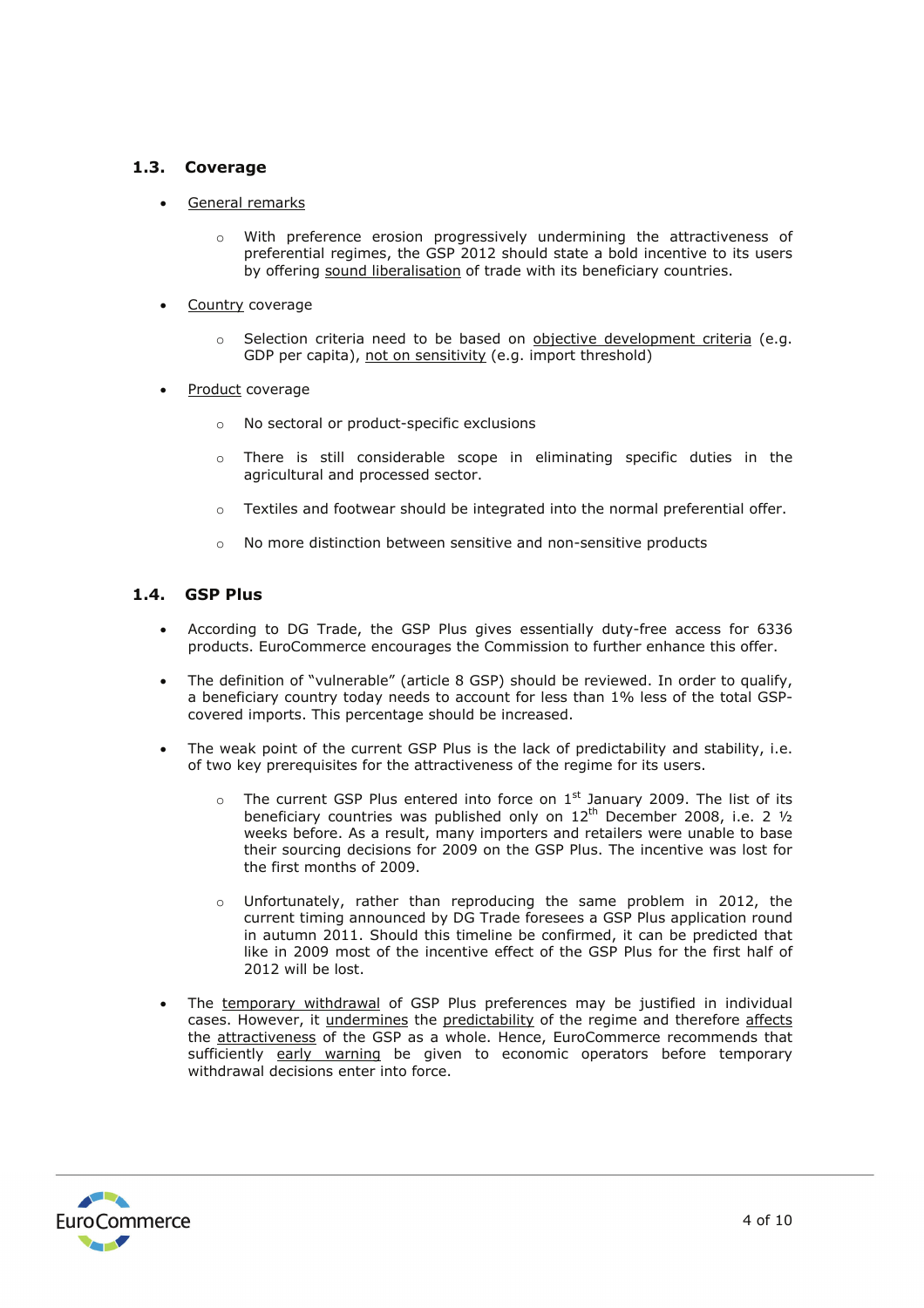# **1.5. Stakeholder Consultation**

- In-depth consultation of importers and developing countries
	- o at an early stage (i.e. still in 2009)
	- $\circ$  on the basis of maximal transparency in the Commission's considerations
- If an impact assessment is carried out, it must assess the impact on *importers* as thoroughly as the impact on *producers*.
- Opinions by the Economic and Social Committee and DG Trade Civil Society Dialogue meetings can contribute to the stakeholder consultation, but not substitute it.

## **1.6. Preferential Rules of Origin**

- To preserve and enhance the attractiveness of GSP preferences to importers and retailers, any reformed preferential rules of origin need to
	- o strengthen the protection of importers' good faith.
	- o increase predictability & legal certainty and
	- o reduce red tape
- **European importers and retailers are seriously concerned about the current Commission proposal for amended GSP rules of origin, especially with the list of registered exporters. In its shape laid down in the Draft Regulation tabled by the European Commission, this list will act as a strong invitation to discontinue imports under the GSP in the future.**

Most European importers are not linked to suppliers in third countries (i.e. not belonging to an international group operating with subsidiaries in exporting countries). They will only use preferential regimes if they can rely on the full respect of the rules of origin. Otherwise the financial risk borne by importers in case of retroactive recovery of duties by customs authorities largely outweighs the shortterm benefits of lower import tariffs.

These guarantees need to be obtained *before* the shipping of the goods in the exporting country. This is currently achieved by including a certificate of origin to the list of documents that the supplier must present to obtain payment for his cargo.

Should a problem arise, it is practically impossible for the importers having already paid their merchandise to take legal action against the supplier in order to recover the debt. Moreover, experience has shown that in many cases the exporting company does no longer exist if the legal action is taken years after the signing of the contact. Due to their very nature, this is a particularly serious problem for SMEs.

#### • Legal certainty is indispensable

In practice, importers buy documents, not products - in international trade transactions between exporters and importers the irrevocable payment is normally made upon presentation of the documents reliably representing the merchandise, not upon physical presentation of the merchandise itself.

Hence, the exporter (even if registered) should always be able and legally obliged to provide a Form A issued by a competent and independent authority if the importer so wishes.

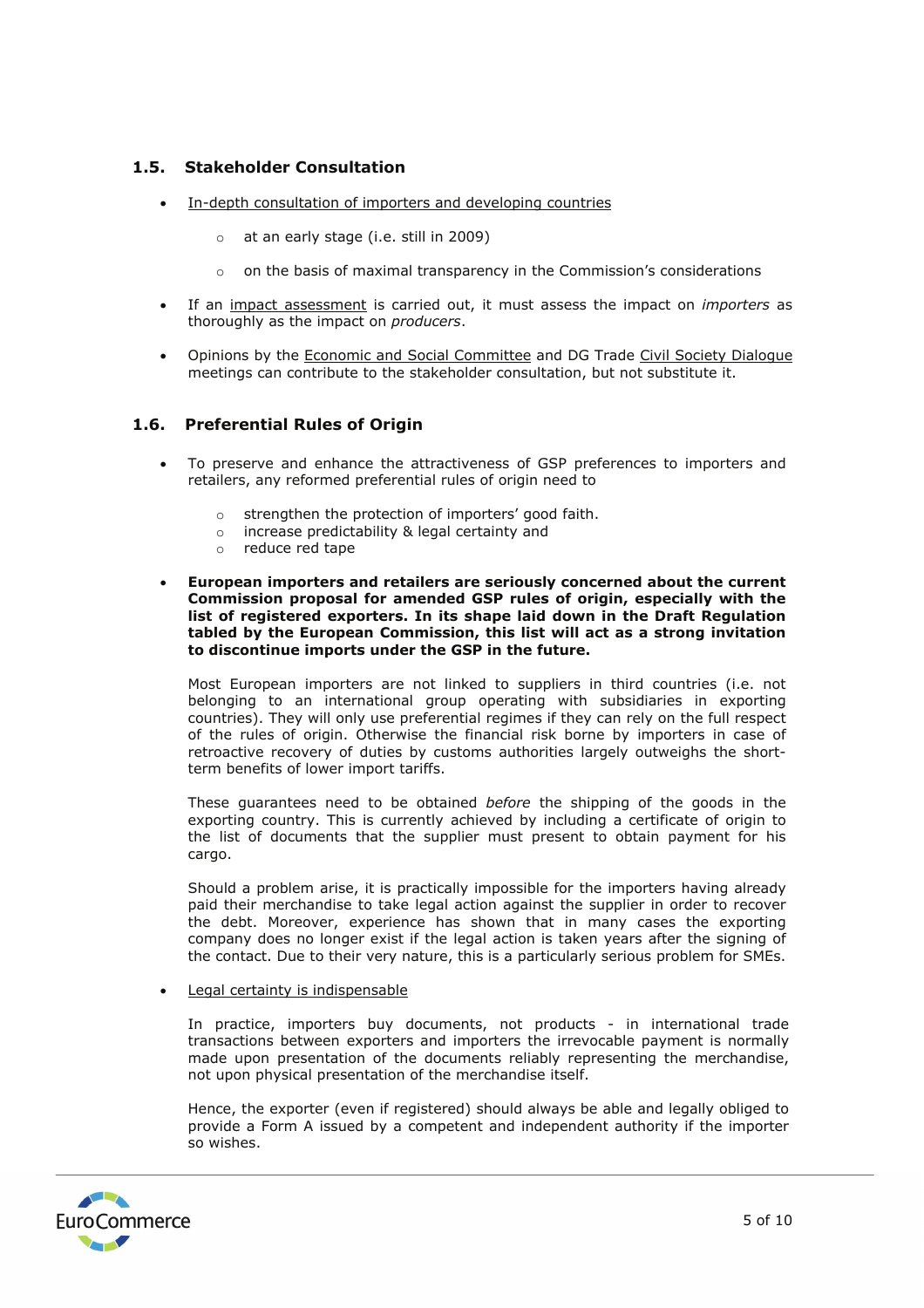In return for the preferences granted to the GSP beneficiary countries, it would only be fair to expect from them to provide the administrative structures necessary to enable orderly and legally certain trade transactions.

A solution that would duly respond to traders' need for legal certainty could be inspired by the double-checking system as it worked successfully in the textiles and clothing area. The procedure could be as follows:



A procedure along these lines would limit the scope for fraudulent indications by the exporter as it would enable possible cases of fraud to be discovered when the original GSP Form A is presented to the national customs authority.

#### • Out of the impasse: a proposal for compromise

To facilitate the identification of a possible compromise solution in the Origin Committee, EuroCommerce could also consider the following: The new Commission proposal already provides for a transitional period during which two different systems would be co-existing simultaneously: whereas some beneficiary countries would be subject to the new rules right away, others would continue to apply the current rules. If such a solution based on two simultaneous sets of rules is acceptable to the Commission and the Member States, EuroCommerce would assume that a similar solution could be agreeable to all parties: Countries who see an advantage in the registered exporters system could apply the latter, provided that they entitle all importers wishing so to request from the exporter a shipment certification issued by public authorities.

Having discussed the matter in depth with its members, EuroCommerce wishes to emphasize that it would be by no means acceptable to European importers if they were deprived of the possibility to request reliable certificates of origin issued by competent and independent authorities.

It is crucial that there is development cooperation available covering the area of GSP and its rules of origin. There must be funding and expertise set to increase the awareness and knowledge of the rules of origin, especially for those beneficiary countries that use the preferences under the GSP-scheme. This development cooperation or technical assistance should be available to governmental agencies (e.g. customs, tax and revenue authorities) as well as for exporters and forwarding agents.

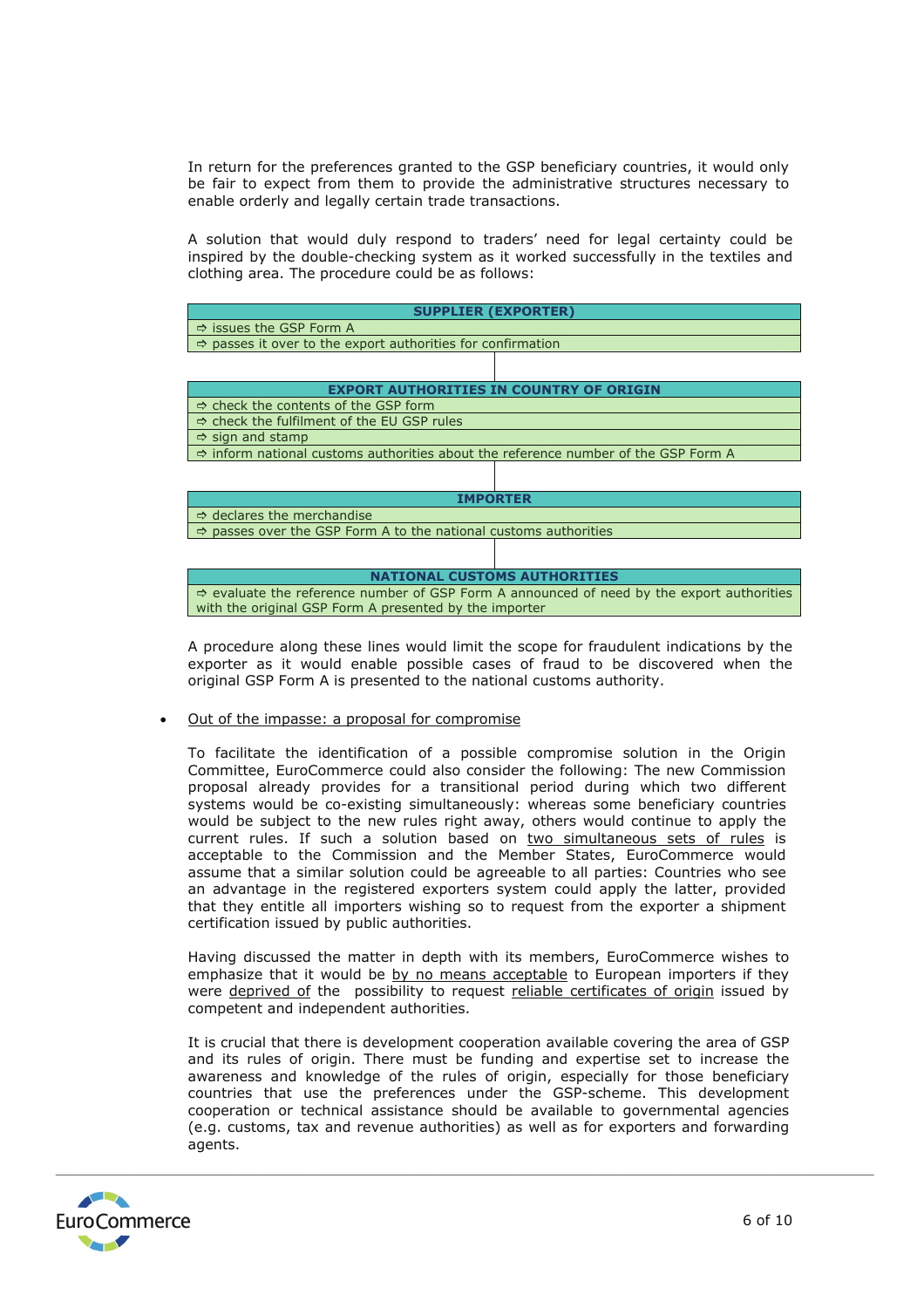## • Protection of Importers' Good Faith

Article 220 II b Customs Code protects importers having trusted, in good faith, false declarations of origin. The protection granted by this provision is not ideal, but it is an important contribution to more legal certainty in preferential trade. It would be undermined by the list of registered exporters proposal submitted by the European Commission in that importers would be held fully liable in cases of incorrect declarations of origin issued by exporters.

Hence, it must be made sure that either the status quo be maintained or article 220 II b Customs Code be adapted in a way to provide importers with legal certainty of the correctness and reliability of statements of origin by registered and certified (by customs authorities) exporters.

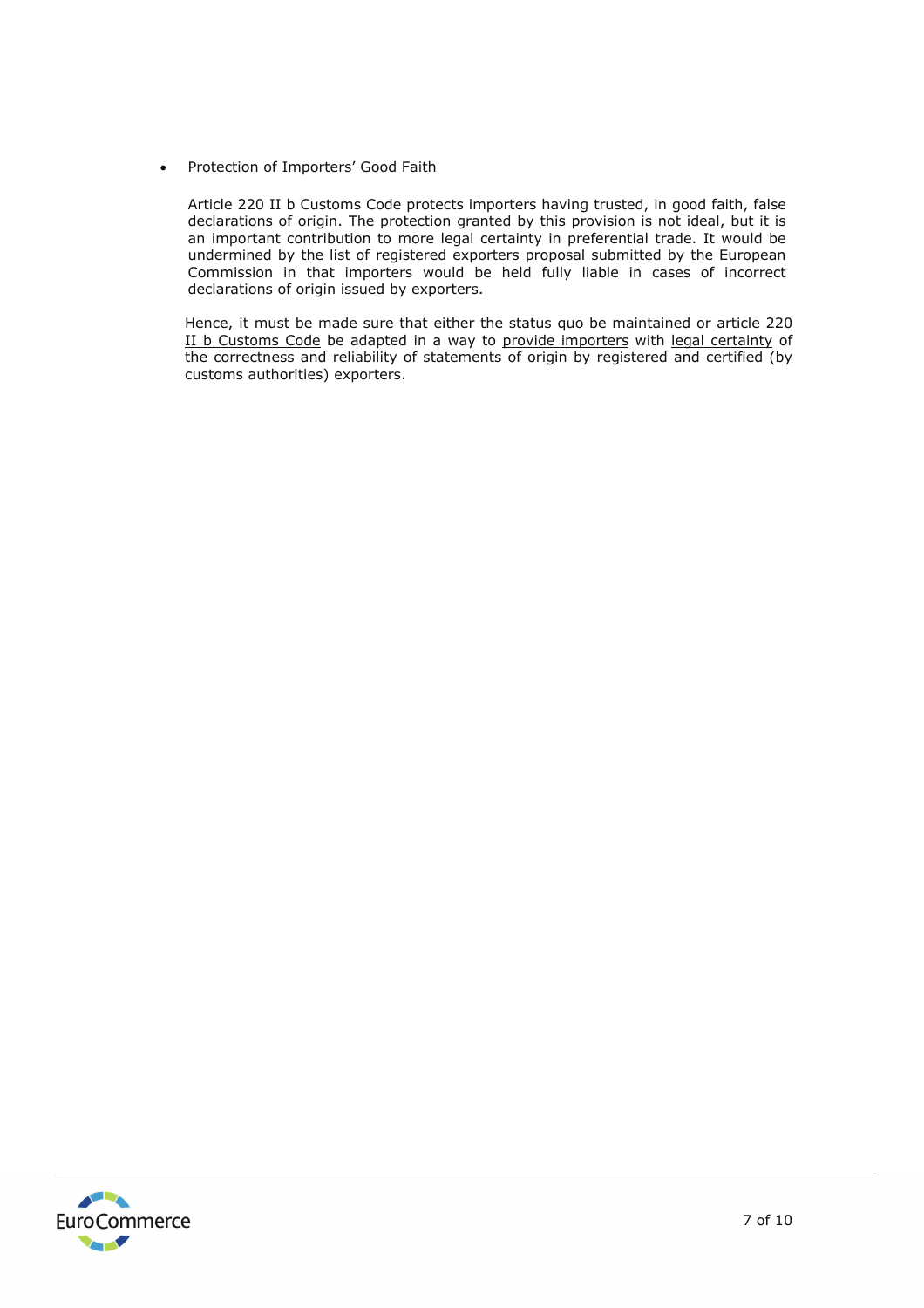# **2. Annex: Lead Times - Why GSP Users Need Predictability:**

To illustrate the need for a simple, stable and predictable GSP, EuroCommerce wishes to specify below the lead times for individual groups of products.

# **2.1. Textiles and Textile Articles**

### **2.1.1. General remarks**

10 months (in some cases 1 year). For some products and depending on the model of business this timeframe can be shorter.

In many companies, there are different kinds of cycles. All are market-related and respond to customers' expectations. Importers and retailers have no chance to change these timetables. They relate to seasonal products (summer/winter collections), basic items and fast fashion (10 or more collections, mini-collections and flashes per year).

## **2.1.2. Seasonal Products (Summer/Winter Collections)**

The first phase is designing and creating the collection (hereafter: summer collection).

- From January companies start with colours and themes.
- The collection must be ready end March.
- In April importers travel around the world to find parties who are interested to work with them.

For all parties involved, the beginning stage is an investment period, characterised by the expectation that the collection will bring about positive margins. In this period, companies start e.g. defining their promotional activities, printing catalogues, advertising etc.

- From May / June, salesmen samples are made for the sales department.
- From July to September: sales
- **Early October:** begin of final orders
- End November / December: delivery
- **December / January:** arrival of the goods in the warehouse; importers start supplying the merchandise to the retailers immediately.

Similar cycles apply for the winter collections.

The total period from development till delivery to points of sales is 13 months.

## **2.1.3. Various basic (never-out-of-stock, work wear etc.) and fashion items**

Repeat order for manufacturer

- Day 1 ordering to supplier
- Minimum 6 weeks, maximum 9 weeks for delivery of materials and accessories.
- Minimum 4 weeks for production and delivery to harbour production country.

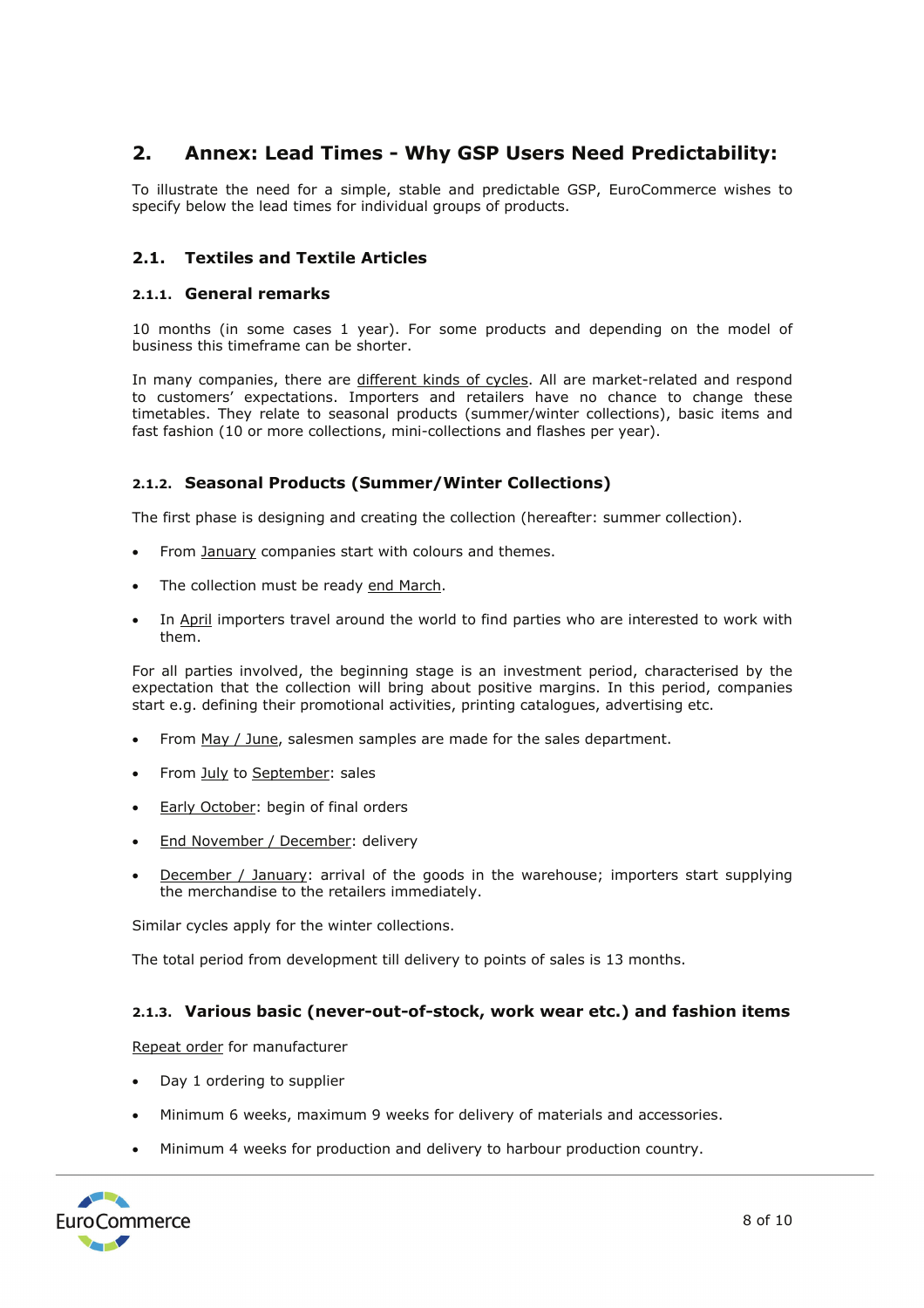- Shipping time 6-7 weeks
- Customs clearance 5 working days.

Total time: 18 weeks minimum, maximum 21 weeks. In this procedure there is no time reserved for any price negotiating and production time negotiating.

In case of a new item:

- Sending artwork to manufacturer by e-mail
- Price negotiating and proto sample to be delivered in EU (takes around 14 days to 20 days)
- Day 1 ordering to supplier
- Minimum 6 weeks Maximum 9 weeks for delivery of materials and accessories.
- Minimum 4 weeks for production and delivery to Harbour production country.
- Shipping time 6-7 weeks
- Custom clearance 5 working days.

Total time: 21 weeks minimum, maximum 24 weeks

## **2.1.4. Ready-Made Garments**

Time horizon:

- Identifying suppliers and visiting them on the spot in order to gather information on production capacities, know-how, reliability, availability of raw materials etc. In the best case, this requires 4 to 6 months time.
- Subsequently, the first samples are ordered and examined. In most cases changes or improvements are indispensable and alternative samples need to be produced and examined. This involves an additional 8-12 weeks time.
- If these planning activities proceed smoothly and the orders for the next season are placed in October, the merchandise will be shipped in May of the following year and arrive in Europe some 25-30 days later, i.e. in June.

In other words, the time elapsing from the placing of the order with a new supplier to the shipment amounts to 9-12 months at least, 4-6 months of which are needed for the establishing of the contact and the pre-examination.

The supply and production times for garments depend strictly on the season. From the definitive order placement the lead times reach from 6 to 9 months.

## **2.2. Footwear**

For footwear, conditions similar to clothing apply. Importers and retailers need to foresee lead times of 5 months at the very least.